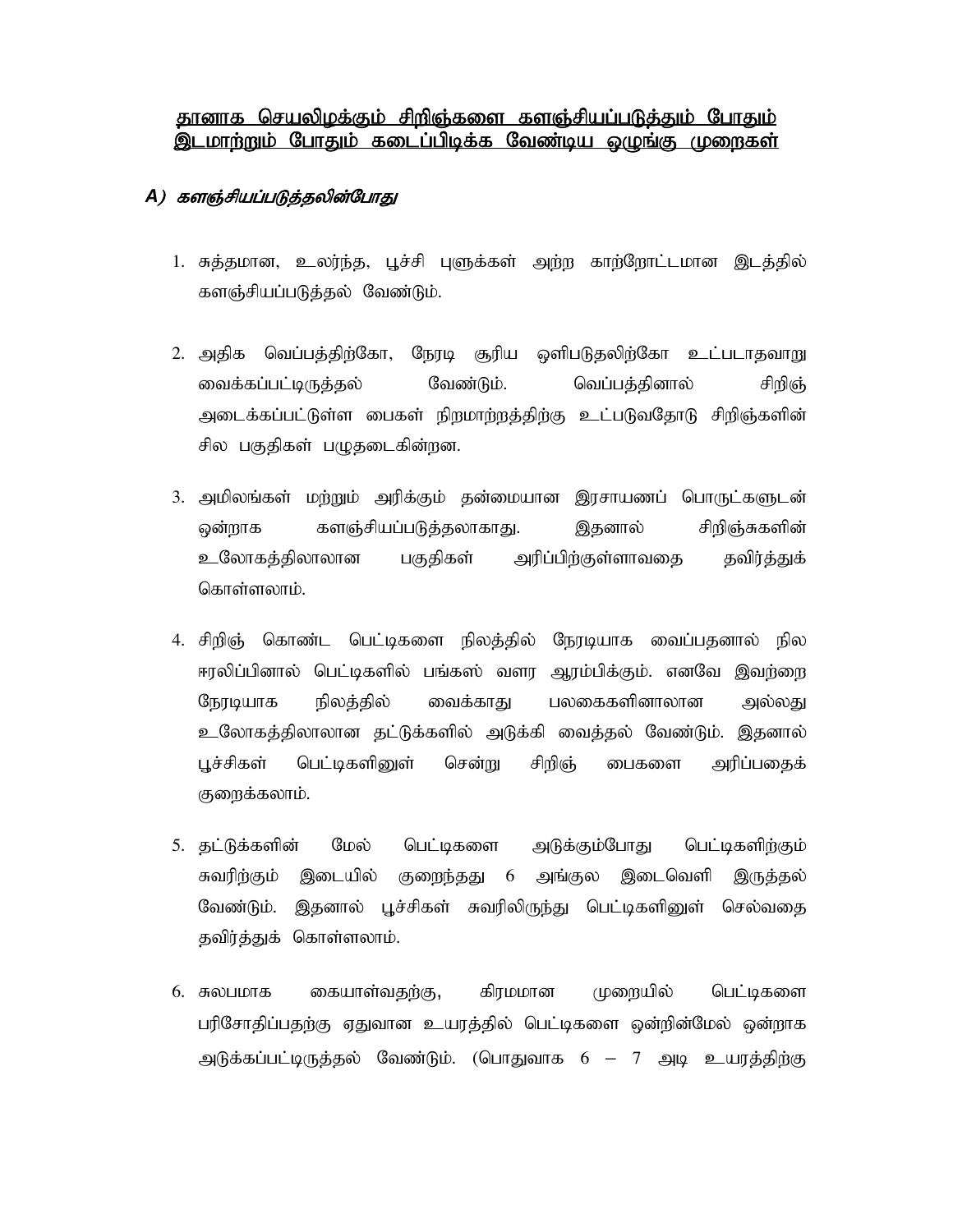ஒவ்வொரு இடையிலும் சிறிய மேற்படலாகாது). நிரல்களுக்கு இடைவெளிகள் பேணப்படல் வேண்டும்.

- கொழுக்கிகளையோ 7. பெட்டிகளை கையாள்வதற்கு, காவுவதற்கு கூரான உபகாணங்களையோ பாவித்தலாகாது. இவ்வாறான உபகாணங்கள், நுண்ணங்கிகள் இல்லாதவாறு அடைக்கப்பட்ட பைகளை கிழிவுறச் செய்யலாம்.
- 8. உற்பத்திதிகதி, காலாவதிதிகதி, தொகுதி இலக்கம், உற்பத்தி நிறுவனம், கிடைக்கப்பெற்ற திகதி சிறிஞ் போன்றவற்றைக் மற்றும் அளவுகள் கொண்டு இலகுவில் வேறுபடுத்த வெவ்வேறான நிரல்களில் ஏதுவாக அடுக்கப்படுதல் வேண்டும்.
- பரிசோதிப்பதன் 9. காலாவகி திகதிகளை அடிக்கடி மூலம் கிட்டிய காலாவதித் திகதியுடைய சிறிஞ்களை முதலில் பாவிக்க முடியும்.
- 10. திறக்கப்பட்ட பெட்டிகளை முகலில் அல்லது குறையாக உள்ள பாவித்தல் வேண்டும்.
- 11. களஞ்சியஅறை மற்றும் தட்டுக்கள் குறைந்தது மாதத்தில் ஒருதடவை சுத்தம் செய்யப்படல் வேண்டும். அத்தோடு சகல பெட்டிகளிலும் ஈரலிப்பு, பங்கஸ் தொற்று, பூச்சிகளின் தாக்கம் போன்றவை பரிசீலிக்கப்படல் வேண்டும்.

## B) இடமாற்றம் / விநியோகத்தின்போது

சிறிஞ்சுகள் பொகி செய்யப்பட்ட மூலப் பெட்டிகளிலேயே விநியோகிக்கப்படல் வேண்டும். சிறிஞ்சுகள் பெட்டிகளிலிருந்து பிரிக்கப்பட்டுதலோ புதிய பெட்டிகளில் கைகளால் அடுக்கப்படுதலோ வேறு பைகளில் இடப்படுதலோ தவிர்க்கப்படல் வேண்டும். கைகளால் கையாளும் போது சிறிஞ்சுகள் அடைக்கப்பட்ட பைகளில் சேதங்கள் ஏற்படுவதோடு நுண்ணங்கிகளின் தொற்றுக்கு ஏதுவாக அமைகின்றது.